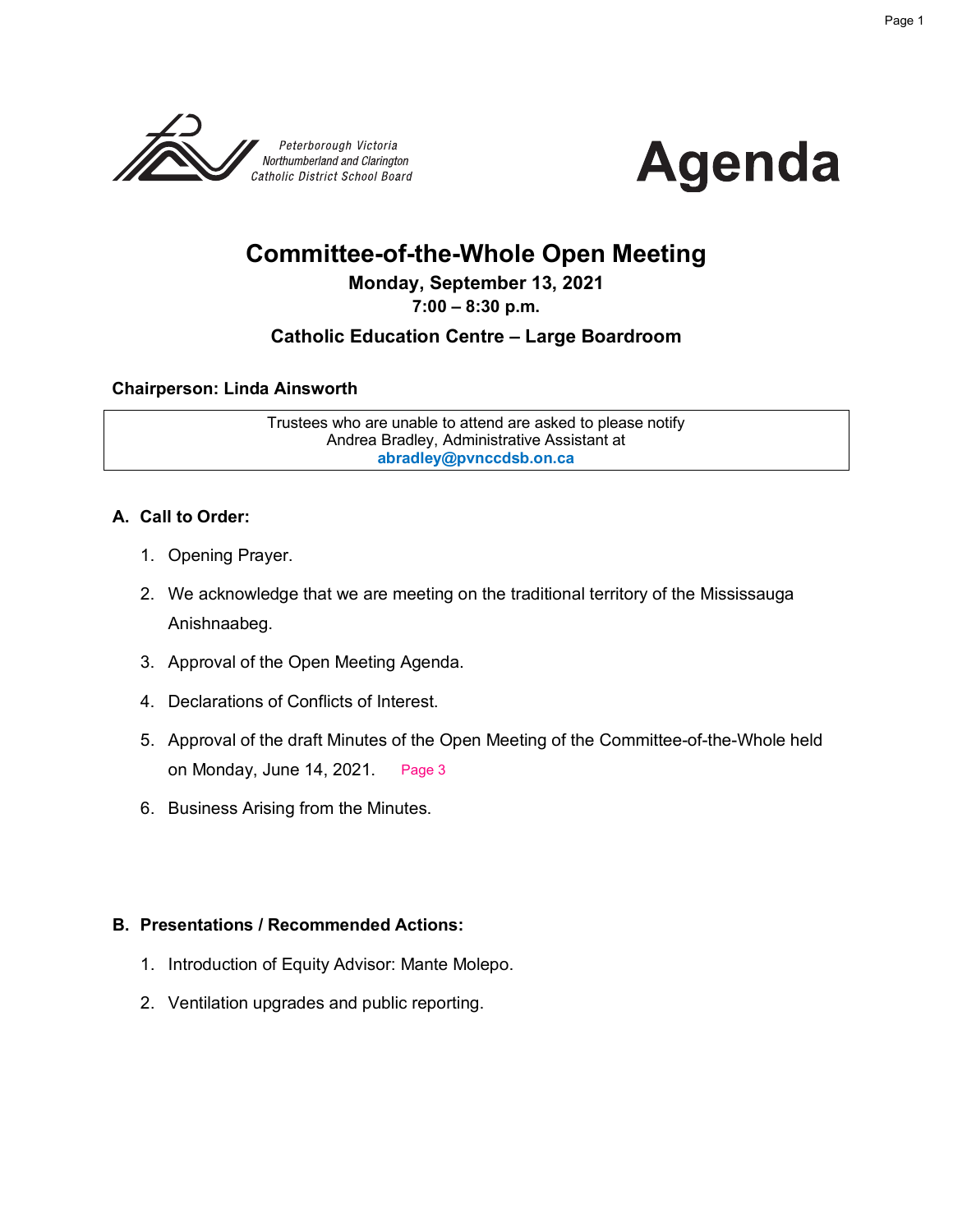## **C. Information Items:**

- 1. Progress Report: St. Paul Catholic Elementary School, Norwood / MTO requirement.
- 2. Updates re: COVID-19 processes and disclosures.

# **D. Old Business:**

## **E. New Business:**

# **F. Next Meeting:**

1. Tuesday, October 12, 2021. 6:30 p.m.

# **G. Conclusion:**

- 1. Closing Prayer.
- 2. Adjournment.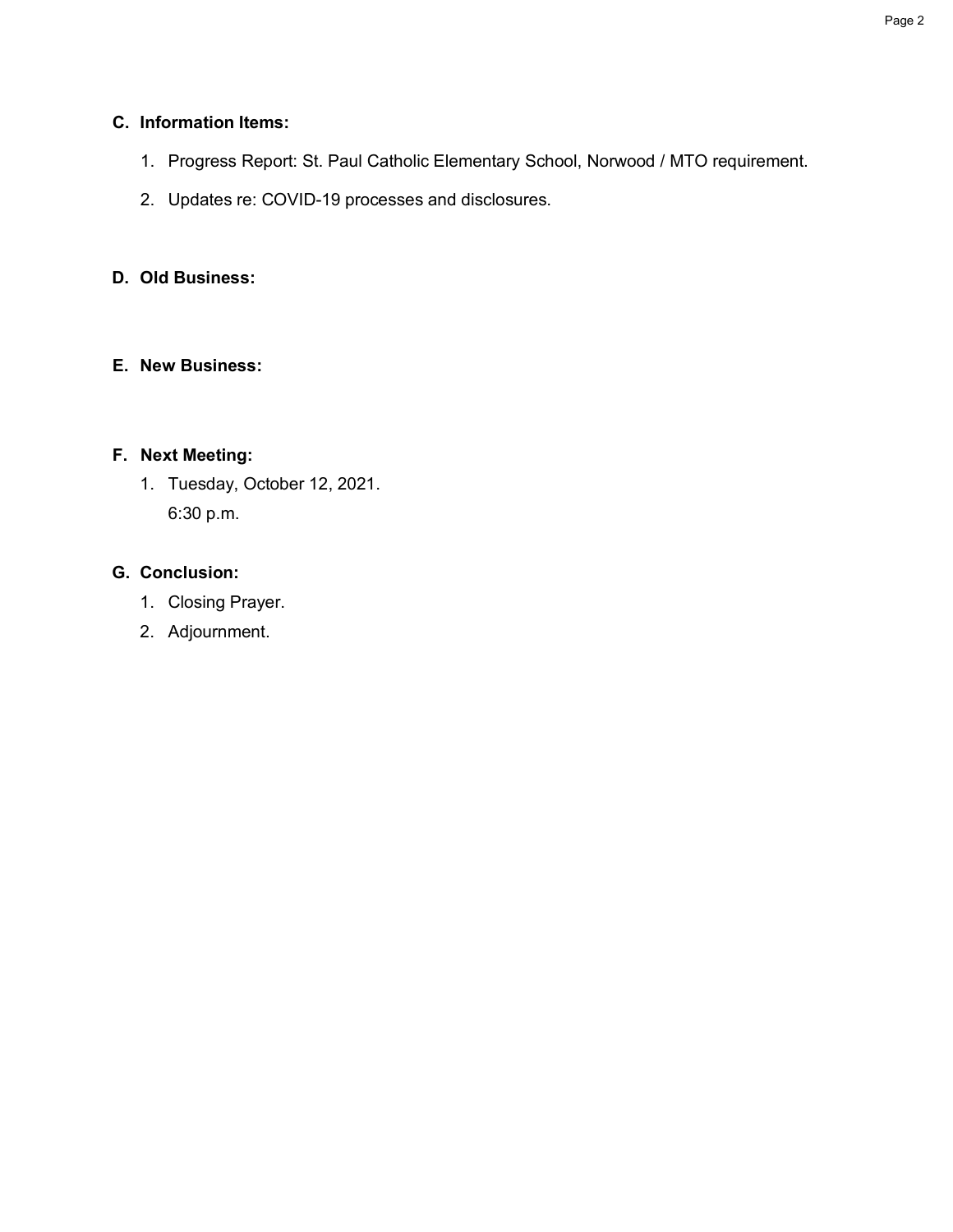

A.4 Page 3



# **Minutes**

THE MINUTES OF THE VIRTUAL OPEN MEETING OF THE COMMITTEE-OF-THE-WHOLE held on Monday, June 14, 2021 at 6:41 p.m.

#### PRESENT

Trustees: Linda Ainsworth (Committee Chairperson), Michelle Griepsma, Helen McCarthy. David Bernier, Braden Leal, Kevin MacKenzie, Eli McColl (Junior Student Trustee), Emmanuel Pinto.

Administration: Jeannie Armstrong, Joan Carragher, Laurie Corrigan, Isabel Grace, Sheila Piggott. Timothy Moloney, Stephen O'Sullivan.

Guests:

- Regrets: Josh Hill (Senior Student Trustee).
- Recorder: Andrea Bradley.

#### **A. Call to Order**:

- 1. Linda Ainsworth asked Isabel Grace to lead the Opening Prayer.
- 2. Linda Ainsworth, acknowledged that the Committee-of-the-Whole Meeting was taking place on the traditional territory of the Mississauga Anishinaabeg.
- 3. Approval of Open Meeting Agenda.
	- **MOTION:** Moved by Braden Leal seconded by Emmanuel Pinto, that the Open Meeting Agenda be accepted.

Carried.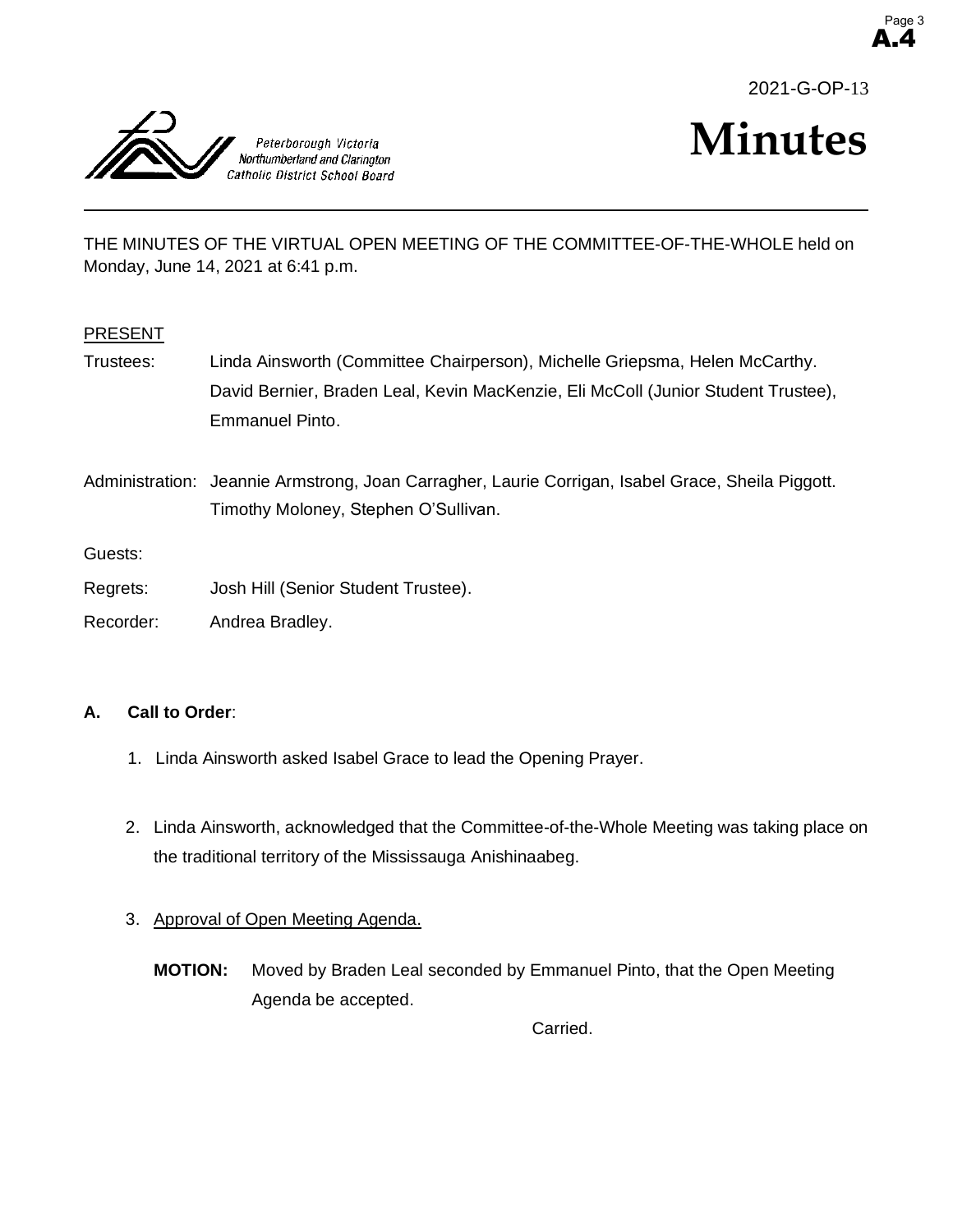2021-G-OP-14

4. Declarations of Conflicts of Interest.

There were no conflicts of interest.

# 5. Approval of the Minutes of the Committee-of-the-Whole – Open Meeting held on May 10, 2021.

**MOTION:** Moved by Helen McCarthy, seconded by Kevin MacKenzie that the Minutes of the Committee-of-the-Whole – Open Meeting, held on May 10, 2021, be approved.

Carried.

#### 6. Business Arising from the Minutes.

There was no business arising from the Minutes.

## **B. Recommended Actions/Presentations:**

1. 2021-2022 Draft Budget Information.

Isabel Grace, Superintendent of Business and Finance, presented the 2021-2022 Draft Budget Information Report to the Committee-of-the-Whole. Isabel explained the report in detail, along with the PVNCCDSB financial pages that accompanied the report. Isabel answered questions from Trustees.

**MOTION:** Moved by Braden Leal, seconded by Helen McCarthy that the Committee-of-the-Whole recommends the Board approve the 2021-2022 Operating Expenses Budget, in the amount of \$200,622,556 as presented.

Carried.